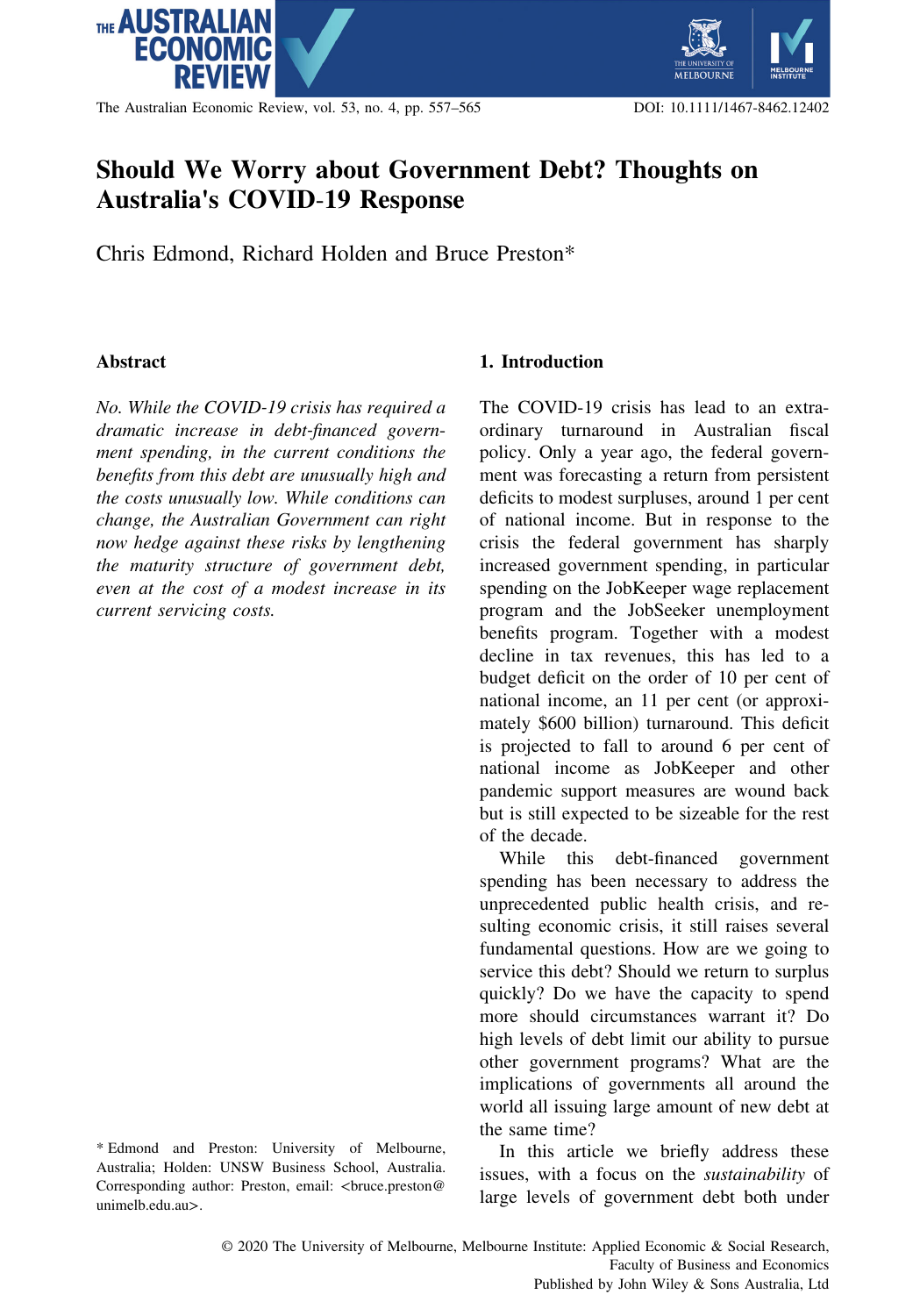current economic conditions, which tend to make debt relatively easy to sustain, and under a possible worsening of global economic conditions. We argue that if current debt servicing conditions were to continue then current levels of government debt, indeed even substantially larger levels of government debt, would be sustainable in perpetuity. That said, there are no guarantees in either life or public finance, and it is easy to envisage scenarios that make debt servicing considerably more expensive. In particular, a rise in global interest rates (driven, for example, by increased political tensions in the United States, or by the sheer amount of new government debt issued around the world), would likely lead to rising interest rates in Australia too, increasing debt servicing costs.

Such scenarios do not mean that current levels of debt are unsustainable. But they do imply that prudent fiscal policy should hedge against such risk by lengthening the maturity structure of government debt. We should issue more long‐term government debt, accepting slightly higher debt servicing costs today in order to lock in low interest rates for years to come. We should not assume we will always be able to roll over short‐term debt at current interest rates.

In Section 2 we argue that the increase in government debt should be sustainable. In Section 3 we identify two key risks to Australian fiscal policy going forward: the risk of premature austerity, and the risk of worsening global economic conditions. Section 4 discusses some broader lessons from the COVID‐19 crisis for fiscal policy and monetary policy, stressing that Australian public policy discussion of fiscal policy needs to move beyond its traditional narrow obsession with the headline budget position. Rather, we emphasise that while it is natural that fiscal policy takes the lead in responding to the current crisis, monetary policy still has an important role to play. Section 5 concludes.

#### 2. Fiscal Sustainability

In this section we review the benefits and costs of running large deficits in response to the COVID‐19 crisis. In short, current conditions suggest the benefits of additional government spending are unusually high and the costs unusually low. While conditions can change, the Australian Government should take out insurance against a worsening of conditions by lengthening the maturity structure of government debt.

# 2.1 Benefits of Spending

To begin with, consider the benefits of additional government spending right now. Two broad kinds of spending are of particular significance: (1) additional transfers, as part of the new JobKeeper program and the expanded JobSeeker program (which replaces the old Newstart), that act as wage insurance, mitigating much of the decline in worker incomes that would otherwise occur as businesses substantially reduce activity, either in badly affected sectors of the economy like tourism and hospitality or in other sectors affected more indirectly; and (2) more traditional forms of government stimulus intended to buttress private sector demand.

The short-run impact of this government spending is likely to be high. At times of full employment, additional government spending tends to crowd out private‐sector spending, driving up interest rates, which in turn undermines the effectiveness of the stimulus. But in current conditions with the economy far from full employment and interest rates low, crowding-out effects are likely to be small.<sup>1</sup> In other words, the fiscal policy multiplier, the dollar increase in national income from each dollar of government spending, will be larger than in normal times.

This is not just conjecture on our part. A substantial literature spells out the economic conditions required for large fiscal multipliers. To take a couple of key examples, using state‐ of‐the‐art econometric techniques, Auerbach and Gorodnichenko (2012) and Caggiano et al. (2015) show that fiscal policy is far more effective in deep recessions than in normal times.

So long as the pandemic rages, public investment in public health, especially testing,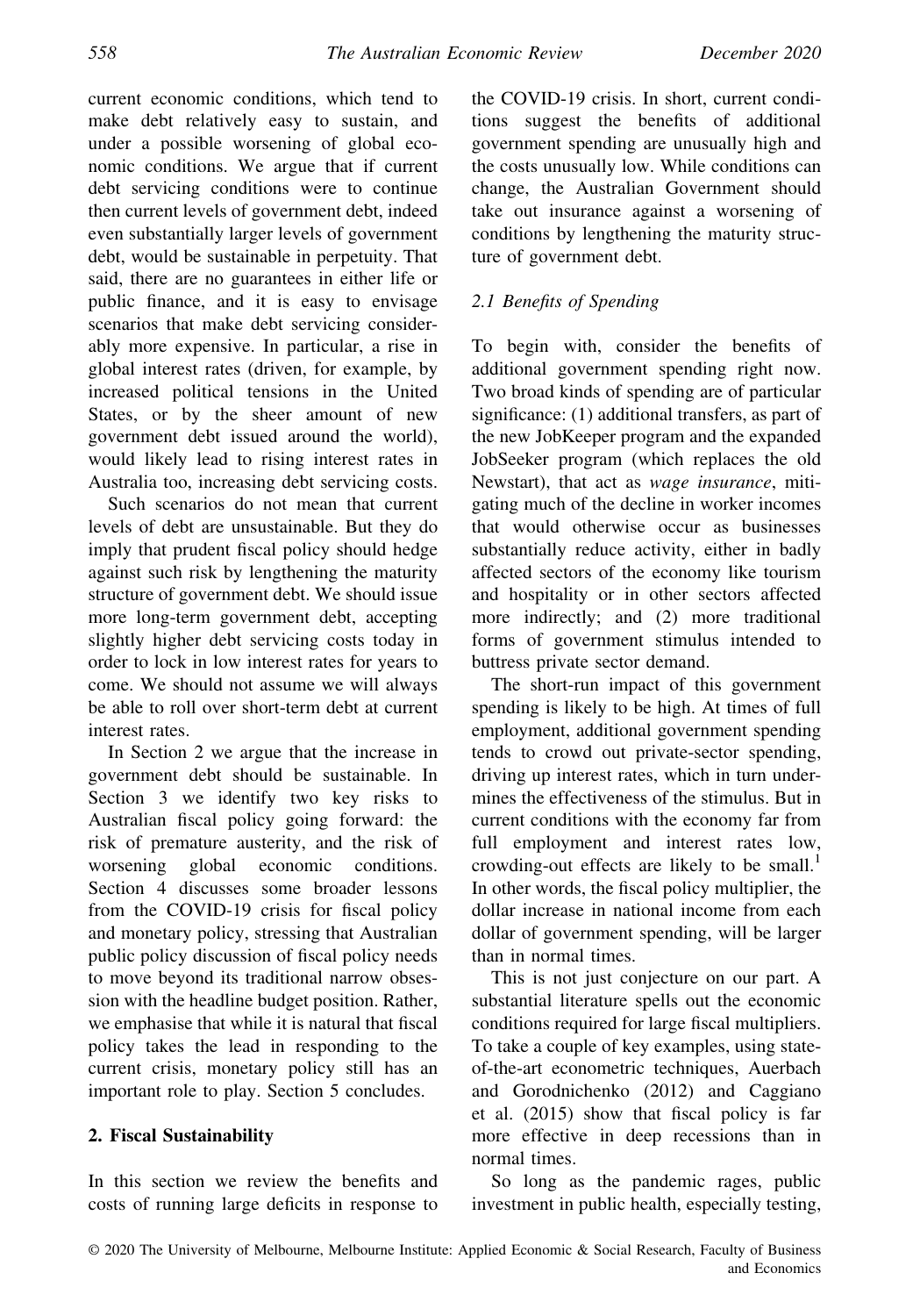tracking and isolating, will have extremely high net social returns. But there are good reasons to expect high net social returns to other public investments too, especially under our current low interest rate conditions. Securing a strong, sustained recovery from the COVID‐19 recession will require ongoing investments to limit scarring 'hysteresis effects' for workers who experience prolonged detachment from the labour force and/or who need to retrain for new jobs with new skill requirements. The Australian economy is going to experience an extended period of adjustment, and there are likely to be strong social benefits to making the necessary adjustments as painless as possible.

#### 2.2 Are Debts Sustainable?

While there are good short‐run and longer‐run reasons for this large increase in government spending, such spending comes at a cost.

What is the right way to think about these fiscal costs? From a public finance point of view, we should think about the deadweight losses of distortionary taxes used to finance government spending. Such distortions are certainly important and there are good reasons to think Australia could meaningfully reduce such deadweight losses by shifting to a less distortionary system.

But at the macroeconomic level, the more important consideration is whether the fiscal costs are sufficiently large so as to make the overall amount of government debt unsustainable. A useful way to think about debt sustainability is the difference  $r - g$  between the interest cost of servicing the stock of debt outstanding, *r*, and the growth rate of national income, *g*. This difference measures the cost of maintaining a constant government debt to income ratio in perpetuity. A higher *r* increases the cost of servicing existing debt. A higher *g* decreases the cost of servicing existing debt. This is because as the economy grows outstanding debt becomes a smaller fraction of the overall size of the economy. In effect, productivity growth and population growth expand the tax base.

If  $r > g$ , then holding the debt to income ratio constant requires higher taxes either now or in the future (but structured so that the present values add up). In this sense,  $r > g$ means the implicit cost of servicing the stock of outstanding debt is relatively high. If  $r = g$ , no changes in taxes are required in order to hold the debt to income ratio constant. But if  $r < g$ , then even holding the level of taxes fixed, the debt to income ratio will decline over time. In this sense,  $r < g$  means the implicit cost of servicing the stock of outstanding debt is relatively low. Put differently,  $r < g$  means the government could cut taxes or increase spending and still keep the debt to income ratio constant.

In short  $r < g$  means government debt pays for itself. As an example, at the end of World War II, Australia's gross government debt was around 120 per cent of national income, compared to about 30 per cent of national income before the COVID-19 crisis.<sup>2</sup> Over subsequent decades, gross debt declined to a low of around 8 per cent of national income (just before the 2008 financial crisis) despite the Federal government running headline deficits in almost every year. This explains why it is generally unhelpful to discuss a given deficit in terms of 'when it will be paid off' or the need to 'run future surpluses to balance the budget over time'. A debt to income ratio can be stabilised without significant surpluses so long as *g* is high relative to *r*.

So which situation best describes Australia? To take one recent estimate, Barro (2020) finds that Australia's long‐run *r* for government bonds is around 3.3 per cent per year while long‐run growth *g* in real GDP is around 3.4 per cent per year, suggesting  $r - g$  is around  $-0.1$  per cent per year. More generally Mehrotra (2018) shows  $r < g$  holds for many countries over long periods of time. Using data over the period 1870–2013 he shows that while the  $r - g$  differential displays some variability, on average real interest rates are below average growth rates. This evidence is also supported by various studies that estimate long‐run real rates for different economies. Del Negro et al. (2019) provide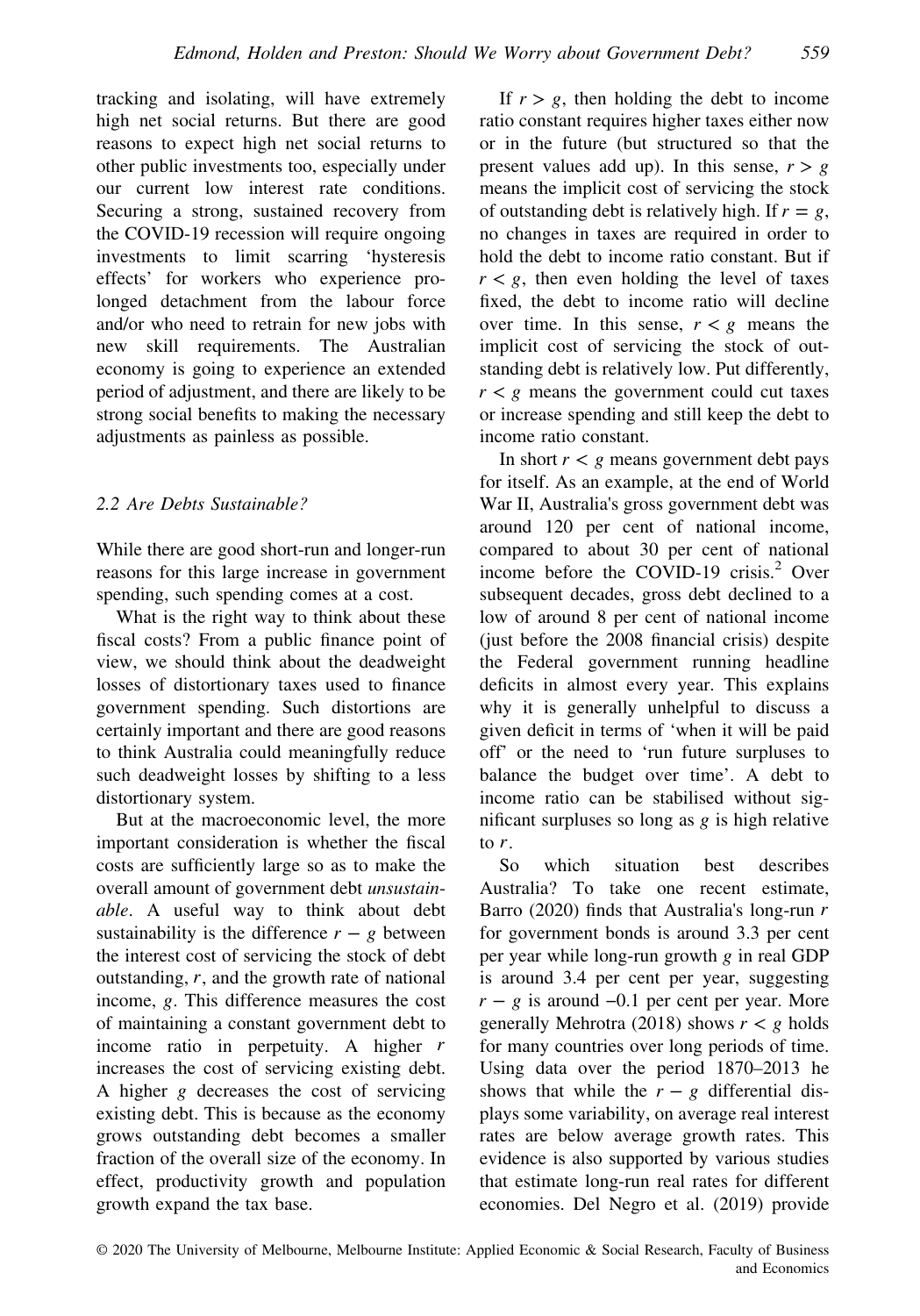evidence that long‐run real rates in the United States have fallen from about 2.5 per cent per year in the early 1980s to around 0.5 per cent in recent years. Because of the United States's role in the global financial system, this decline in real rate is also observed for many advanced economies. For Australia, McCririck and Rees (2017) estimate that the long‐run real rate has declined from 2.5 per cent per year to 0.8 per cent in 2017. Taking these numbers together with even the most pessimistic assessment of future growth rate makes  $r < g$  for the foreseeable future, suggesting that current debt to income ratios are indeed sustainable.

For this reason, Blanchard (2019), and others, have argued forcefully for a significant expansion in government spending, funded by debt—even in countries with substantially higher levels of indebtedness than Australia. Of course, historical interest rates may not be good predictors of future interest rates. The conditions that have given rise to low interest rates need not persist. But right now investors appear to place low probability on a substantial increase in rates. The Australian Government can currently borrow at 1 per cent at 10 years and at 1.75 per cent over 30 years.

None of this says that government debt is without costs. But current economic conditions make those costs relatively small given the insurance we need to provide to the citizens of Australia in the face of an unprecedented economic and public health crisis.

# 3. Risks for Fiscal Policy Going Forward

We now briefly discuss two significant risks for fiscal policy going forward: (1) the risk of premature austerity, specifically the risk of trying to reduce the budget deficit too quickly relative to the state of the economy; and (2) the risk of worsening global economic conditions. The former is under the control of Australian policymakers. The latter is beyond the control of Australian policymakers, but we can still choose fiscal policy settings to give

ourselves as much insurance as possible against worsening global conditions.

### 3.1 Premature Austerity

The first and most direct concern is that Australian fiscal policy might tighten too quickly. The government's response to the COVID‐19 crisis has led to a sudden large increase in the government deficit. Even though Australia's baseline fiscal position coming into the crisis was relatively sound, with modest levels of gross debt relative to national income and low levels of net debt relative to national income, the political narrative around 'debt and deficits' has, unfortunately, been a feature of Australian public debate for decades. In this climate, it doesn't seem far‐fetched to imagine the government will come under considerable pressure to return the government deficit to surplus relatively quickly.

A premature return to austerity, with cuts in government spending and/or increases in taxes would in turn hold back consumer and business spending, discouraging job creation, leaving employment and hours‐worked low and unemployment high with wages growing slowly if at all. By holding back the overall economy, such policies can, in fact, be counterproductive from a debt sustainability point of view. After all, the quicker the economy recovers, the less we will end up having to spend on programs like JobKeeper and JobSeeker. Rather than worrying about the headline deficit, we should take advantage of low interest rates and use expansionary fiscal policy to drive the economy back to full employment. We should start to think about bringing the deficit down when unemployment is low and wages are growing briskly. Not before.

Given the current state of the pandemic in Australia—broadly under control—going forward we should be fairly optimistic about the prospects of economic recovery, absent some unforced domestic policy error. But in a small open economy like Australia we cannot ignore events abroad.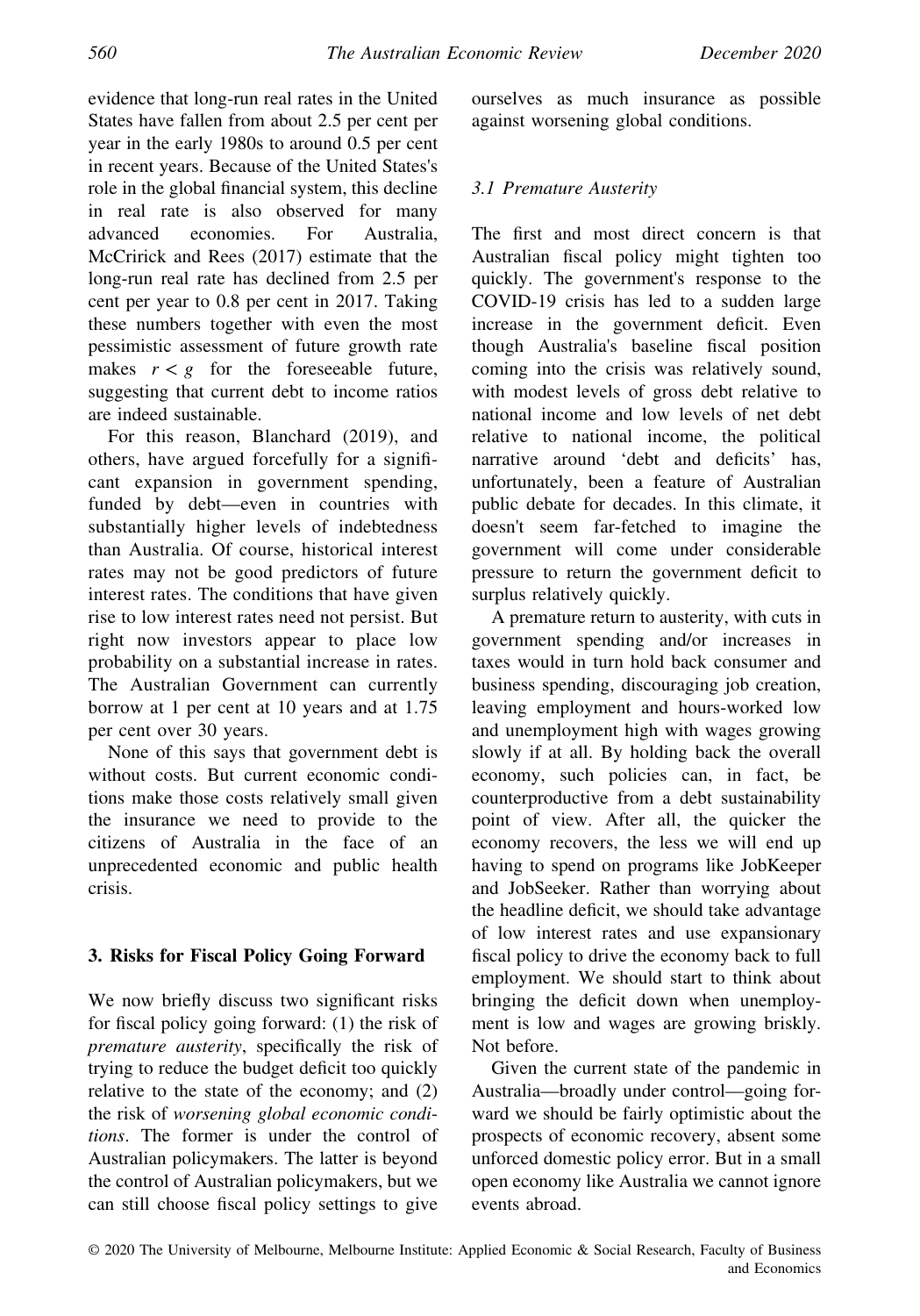#### 3.2 Worsening Global Conditions

There are two broad ways in which events in the global economy might worsen and thereby make the conduct of fiscal policy in Australia more difficult. First, the economic downturn in the rest of the world could become deeper and/or more protracted, reducing the demand for Australian exports, especially commodities, thereby slowing the rate of recovery in Australia. Second, while global interest rates (and inflation) are currently low, it is not difficult to think of scenarios where global interest rates rise substantially over the next few years.

Most economies are still struggling with the direct effects of the pandemic on economic activity and the indirect economic effects of temporary measures to suppress the virus. While many economies are beginning to show signs of economic recovery relative to the heady days of March–April–May 2020, this recovery is far from assured. At the time of writing, across Europe and the United States we are seeing a dramatic increase in COVID‐19 cases, in positive test results, and hospitalisations. Once again both the direct effects of the pandemic and the indirect effects of public health measures are likely to reduce economic activity, preventing the recovery from being as robust as it otherwise could be. This reinforces a key lesson: one of the most important aspects of economic policy in the COVID‐19 crisis has been bringing the pandemic under control. Absent such control, economic activity is on a very unstable footing.

But while the pandemic naturally looms large in any such discussion, it isn't the only concern. Just as a domestic turn to austerity could undermine Australian economic recovery, so too could a global turn to austerity. Suppose for example that European economies turn to austerity as they did following the 2012 European sovereign debt crisis. A widespread adoption of tight fiscal policy in Europe or in other major economies could easily slow down their recovery thereby slowing down the Australian recovery. And of course the effects of such a global turn to austerity would be all the larger if our major trading partners are still struggling to bring the pandemic under control.

Why might we see this kind of global turn to austerity?

This brings us to the second main way that global economic conditions could make the conduct of fiscal policy in Australia more difficult: a global rise in interest rates. It is not so difficult to imagine interest rates on government debt rising around the world in ways that discourage expansionary fiscal policy both in Australia and around the world.

Just because interest rates on both short‐ term and long‐term government debt are low right now, there is no guarantee that they will stay low. The current low level of interest rates is driven by a confluence of factors. First, the 'global savings glut'—unusually high levels of private sector savings around the world—that increases the supply of savings and puts downward pressure on interest rates. Second, the 'productivity slowdown'—the unusually slow rate of productivity growth in major economies—that in turn leads to low investment demand, that is, low demand for savings, which puts further downward pressure on interest rates. Third, a crisis‐driven 'flight to quality'—temporarily elevated demand for assets like government debt that offer a safe return, at least in nominal terms, that look especially attractive to riskaverse investors in times of heightened uncertainty.

The 'savings glut' and the 'productivity slowdown' are usually thought to be slow‐ moving, long‐run features of the global economy and new developments on that front, for example, a gradual reduction in private sector savings over the course of the recession, are unlikely to lead to sudden changes in interest rates. But there are other determinants of interest rates that can change relatively quickly.

Just as a 'flight to quality' reflects a sudden increase in demand for government debt, pushing down interest rates relatively quickly, the sudden unwinding of such positions can lead to the reverse, pushing up interest rates just as quickly. More generally, to the extent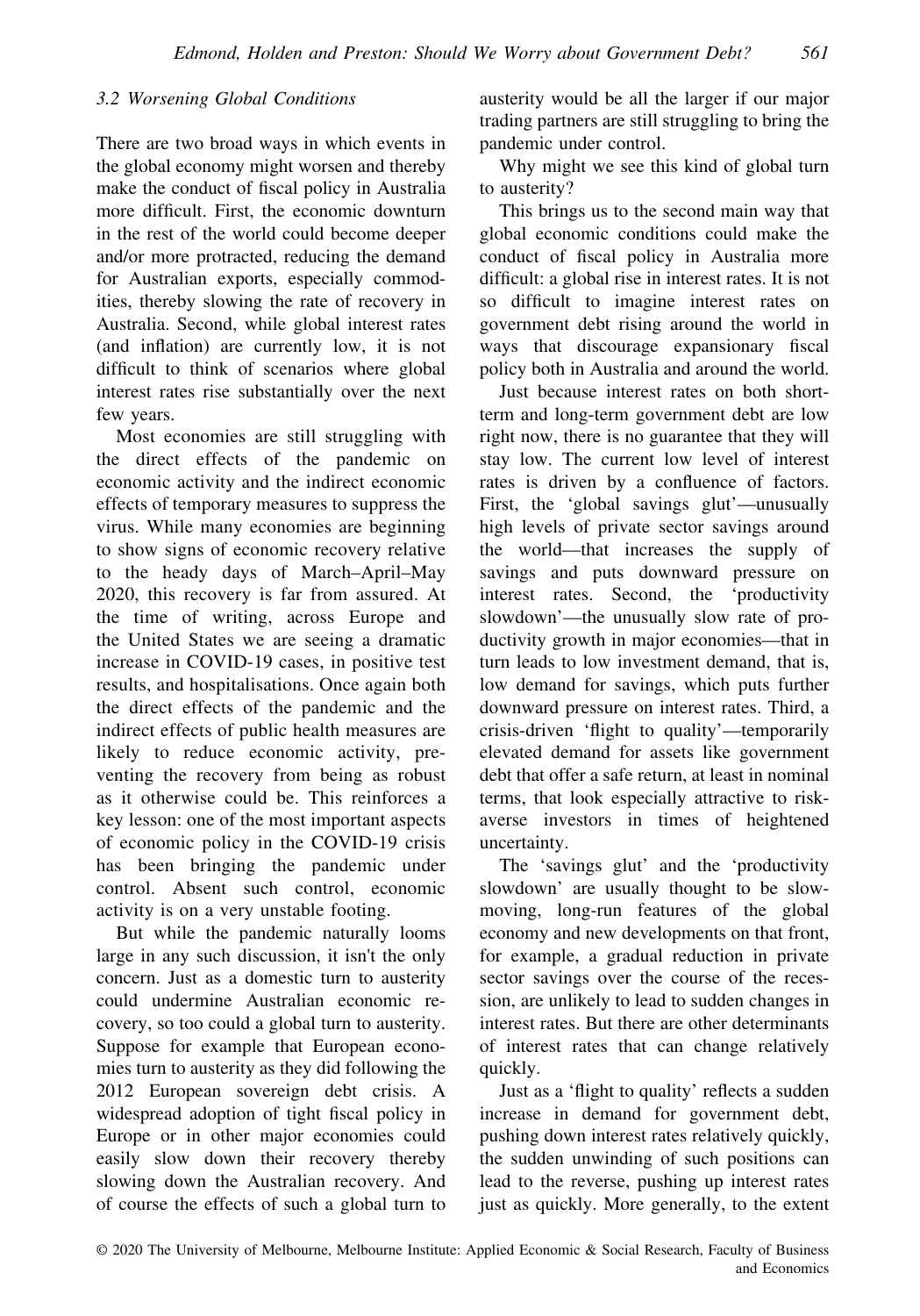that government debt comes to be seen as less safe as an investment vehicle, interest rates around the world will tend to rise. To be clear, while major governments that are able to issue debt denominated in their own currency can never default in nominal terms, in real terms, which is presumably what ultimately matters to investors, inflation risk acts in an analogous manner. Thus for major economies the underlying risk that might lead to higher interest rates is in effect the risk that inflation might rise appreciably (for governments that cannot borrow in their own currency, there are of course additional sovereign default considerations).

Notice that it need not be inflation in Australia that is of concern here. An increase in inflation risk for the United States (relative to Australia) that leads to reduced demand for US government debt could depress demand for government debt as an asset class more broadly, leading perceptions of inflation risk elsewhere to effectively spill‐over to Australia, driving up interest rates here also. In principle our floating exchange rate should act as a cushion against this, in this scenario leading the Australian dollar to appreciate relative to the US dollar, but (1) that appreciation would create its own adjustment issues for the Australian economy, and (2) in practice such exchange rate adjustments are rarely so clean as to cushion the domestic economy entirely.

This in turn raises the question of why inflation might increase substantially in major economies like the United States. At the time of writing this seems faintly absurd, given just how low inflation is around the world. But these things can change quickly.

One way we could see a significant rise in US inflation and interest rates is if the United States experiences a period of substantial political tension, for example, a congressional deadlock, that prevents fiscal policy from operating in conventional ways. Such political tensions matter not just in their own right but also because they undermine the long‐run 'fiscal backing' of the economy—for example, the capacity to raise government revenue via taxation—that ultimately determines how much inflation results when the government issues more debt. A protracted congressional deadlock or other political dysfunction that undermines the long‐run fiscal capacity of the United States could lead to higher US inflation and higher interest rates both in the United States and around the world, thereby constraining fiscal policy in Australia too.

# 3.3 Managing Interest Rate Risk

It is precisely because of this global 'tail risk' that Australian policymakers should be acting prudently right now, lengthening the maturity structure of Australian government debt (even at the expense of slightly elevated interest expense in the short run) so as to help Australia lock in relatively debt servicing costs now and giving us more flexibility to respond to future shocks.

Most existing government debt is of short maturity (the thickness of markets for short‐ term government debt means longer‐term debt tends to face something of an illiquidity premium), a sudden rise in global interest rates would mean a sudden rise in the cost of servicing the stock of debt outstanding as the government rolls over its short‐term positions.

The government can lengthen the maturity structure of government debt, issuing more 10‐ and 20‐year debt, trading off the certainty of slightly higher interest servicing costs in order to lock in insurance against the possibility of having to roll over short‐term debt at substantially higher rates in the future. Indeed even this may be too short sighted. It seems worthwhile exploring whether there is market appetite for even longer‐term 30‐year government debt. Long‐ term debt issues have been subscribed to by central banks and pension funds from Japan and the Euro area. Australia's low debt, considerable fiscal space, and its relative success in containing the public health crisis will surely make it an attractive place to invest, especially relative to other countries that entered the crisis with worse fiscal conditions and are so far experiencing deeper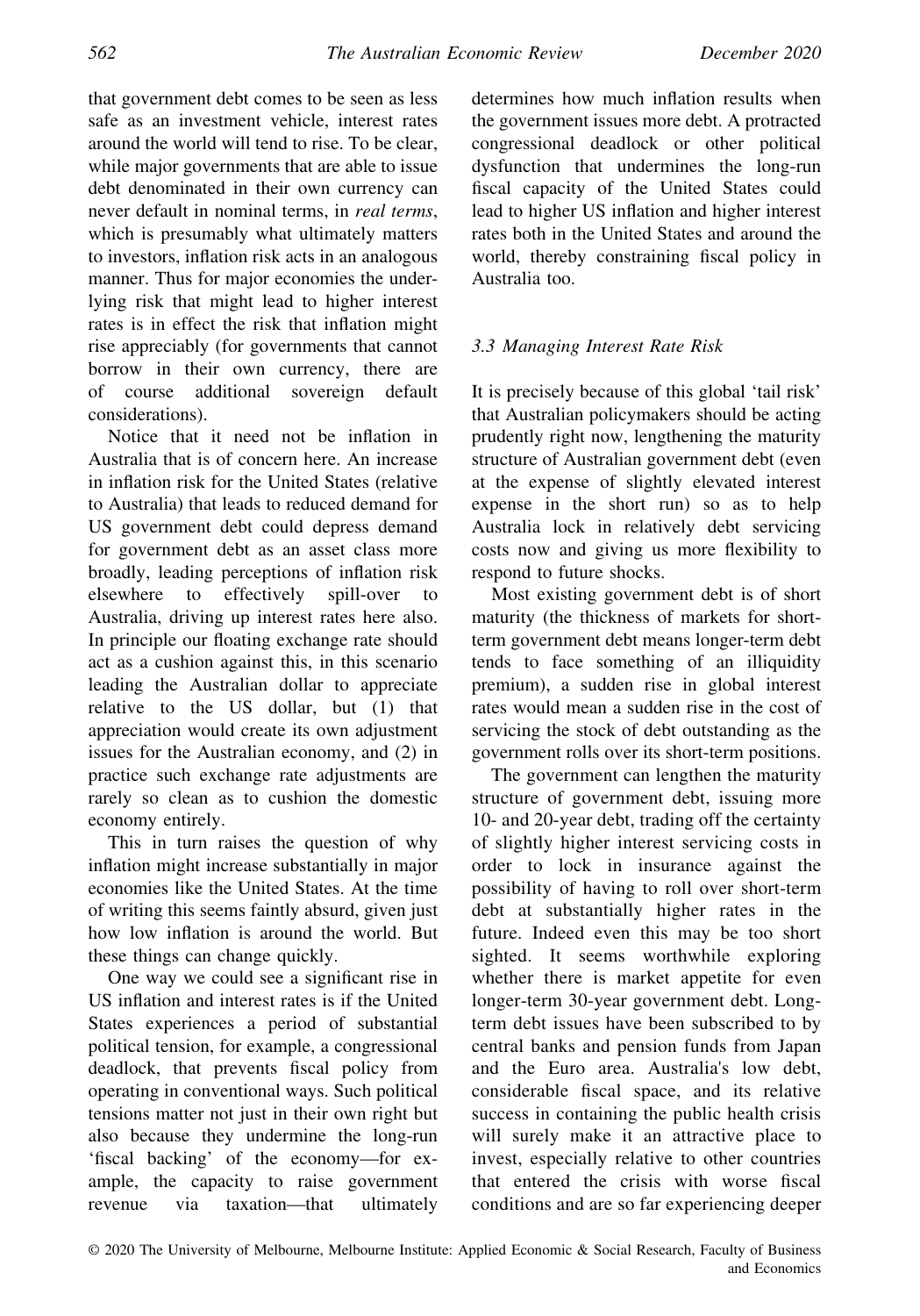recessions and more protracted difficulties managing the COVID‐19 pandemic.

We now turn to some broader lessons for macroeconomic policy in Australia.

# 4. Broader Lessons for Macro Policy in Australia

The COVID‐19 pandemic and the need for dramatic fiscal interventions has drawn attention to the fact that public policy discussion of fiscal policy in Australia has been impoverished for years. While the academic literature on fiscal policy has become ever more sophisticated, precious little of that thinking has trickled down to the opinion pages.

# 4.1 We Need a New Approach to Fiscal **Policy**

It is well past time that analysis of fiscal policy is put on a more serious footing. For too long, discussion of fiscal policy has been obsessed with the headline budget deficit. We should move on from the view that a deficit (or surplus) is any guide to good economic management let alone any kind of end unto itself. We should judge macroeconomic policy by its ability to deliver good outcomes for the Australian people, not interim financial statements.

In our view, there are four key elements of a new approach. First, a broad‐based acknowledgment that fiscal policy is a tool that can achieve desirable ends and that fiscal policy plays a necessary role in stabilising the economy. In the short run we need aggressive fiscal stimulus to get us out of recession. In the medium run, fiscal policy should be deployed (with monetary policy, more on this below) to achieve price stability and full employment. Second, a separation of the budget into 'ordinary' and 'emergency' expenditures that formally recognise the special role of the new discretionary spending programs. The government should continue to use the emergency budget as needed to ensure a recovery is achieved. Any need to demonstrate fiscal prudence should be confined to the province of the ordinary budget.

Third, a recognition that even within the ordinary budget there is an important distinction between the 'cyclical' component, which is necessarily affected by automatic stabilisers and ordinary amounts of discretionary spending, and the underlying 'structural' budget balance that reflects the long‐term fiscal position. Fourth, a commitment not to raise taxes against debt issued for emergency expenditures for 30 years if financed by 30‐year debt. Taxes should only be raised to cover interest payments.

A discussion of fiscal policy in these terms provides several benefits. It clarifies the purpose of these expenditures, tying them to desired outcomes. And if the recovery from the coming downturn takes longer than anticipated, it will help frame and build a case for further action.

In the longer term it will clarify what part of ongoing government debt is attributable to the economic policy response of a once-in-acentury event and what part is attributable to other government decisions. It will clearly identify the spending that was required to ensure the economic livelihood of current and future generations, an obligation we must all bear together. And it will avoid future political point scoring over the state of the budget, permitting sensible policy action to bring down debt, should that be required.

# 4.2 Monetary Policy Must Do Its Bit Too

In this article we have focused on the role of fiscal policy in stabilising the economy. In more ordinary times, we would expect monetary policy to play that role. We have focused on fiscal policy because in general fiscal policy is more powerful (albeit more clumsy) than monetary policy. That makes fiscal policy the go-to tool in a deep, protracted crisis such as we are facing right now. It makes monetary policy (which is more nimble but less powerful) the go‐to tool for managing more routine economic fluctuations.

But the primacy of fiscal policy in the current crisis should not absolve the Reserve Bank of Australia (RBA) from doing its part. Monetary policy needs to be set both now, and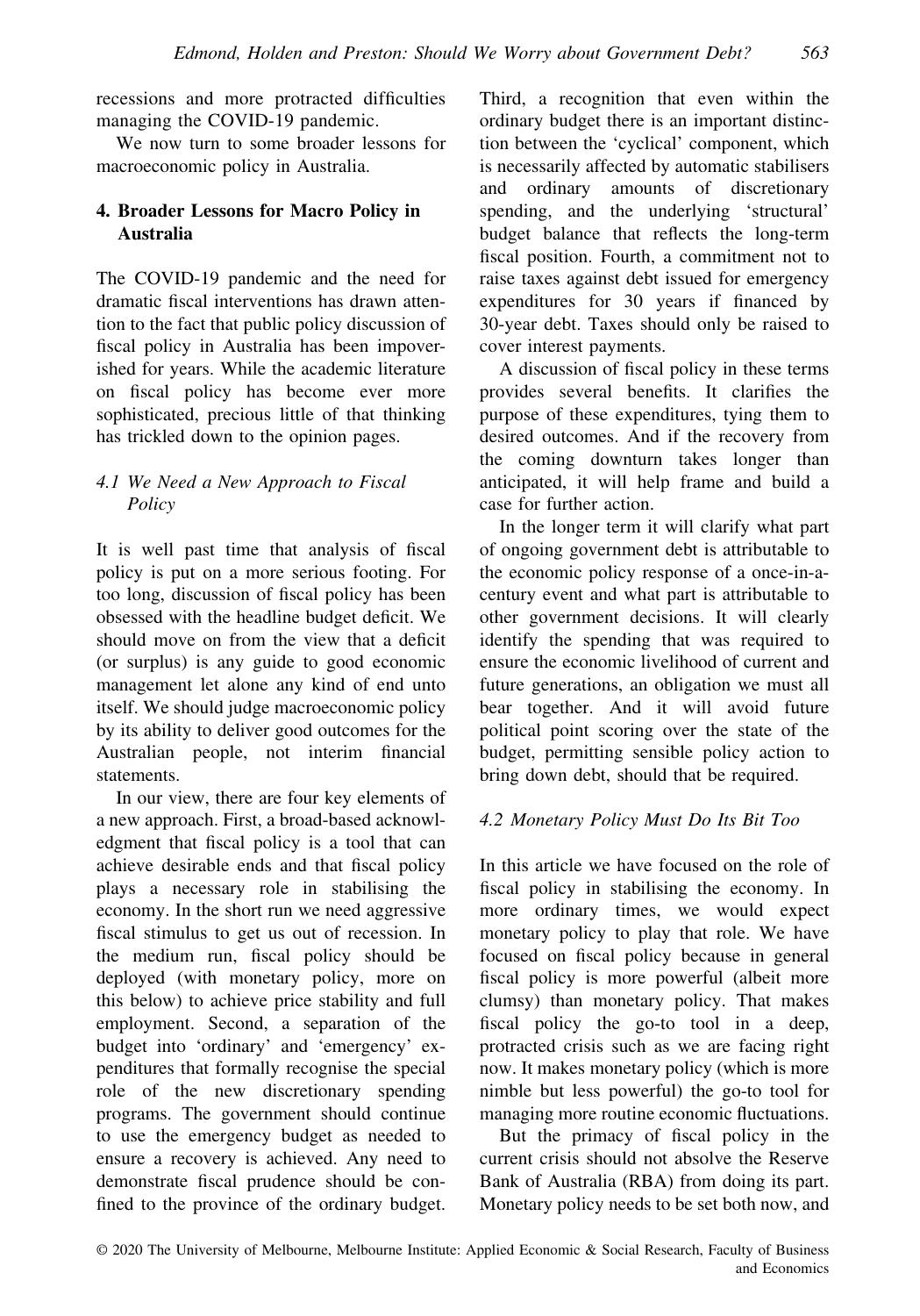in the future, to properly support fiscal policy. Inflation plays a vital role in the state of government finances, through its influence on nominal income growth. For example, higher nominal income growth lowers outstanding nominal government debt as a fraction of nominal income.

To give a sense of the numbers, if average inflation runs at 1.5 per cent per year rather than the 2.5 per cent per year, the overall price level in the economy would be roughly 10 per cent lower. The cost of under‐shooting the target is that the real value of public debt, as a fraction of national income, is then 10 per cent higher. And that is before taking into account revenue implications from lower nominal growth (bracket creep, etc).

Of course, the RBA's options are limited right now. Short‐term interest rates are effectively zero and can go no lower. Long‐term rates are also at historic lows. And while the RBA has resisted calls for negative interest rates, it is hard to believe further reductions in the cash rate will prove more effective than fiscal policy.

But even so there is more the RBA can do. For one, it can be much more transparent about its plans for future policy. At some future time, whether it be 12 or 24 months, the RBA will have greater traction on economic activity and inflation. It will face the choice of whether to raise rates to more normal levels, or to continue its low interest rate policy.

The RBA should do the latter and promise inflation, more than it is probably comfortable with. Promising to over‐shoot the target band will raise inflation expectations and lower real interest rates. Doing so will buttress the recovery from this recession, supporting economic growth. It will also greatly improve the state of government finances.

How much inflation should it generate? The RBA should generate average inflation of 2 to 3 per cent over a long window, say ten years. This will place a clear boundary on how much inflation is appropriate. Given the sustained period of undershooting the inflation band, this would require a sustained period of overshooting the band in the future.

Such a policy might sound unusual. But after an extensive review of policy strategy and process, the Federal Reserve in the United States recently adopted average inflation targeting as its formal policy objective. There is no reason the RBA could not do the same. This approach will both make monetary policy more effective and will also help deliver fiscal goals.

#### 5. Conclusion

The COVID-19 crisis has required a dramatic increase in Australian government debt. In the current conditions, the benefits of issuing more government debt are unusually high and the costs unusually low. While conditions can change, the government can right now hedge against these risks by lengthening the maturity structure of Australian government debt, even at the cost of a modest increase in its current servicing costs.

The COVID‐19 crisis draws attention to the fact that Australian public policy discussion of fiscal policy has been too focused on interim instruments like the headline budget position and not on the actual economic outcomes that are or should be the actual goals of policymaking. We hope that one silver lining from the the current crisis is that Australian public policy debate develops a more balanced understanding of the uses of fiscal policy both for stabilisation policy over the business cycle and to lay the foundations for longerterm prosperity. Adjacent to this, we hope that the public policy debate begins to have a proper understanding of the role of monetary policy in supporting fiscal policy.

#### Endnotes

1. The Reserve Bank of Australia is committed to low interest rates for at least the next three years.

2. Conceptually speaking, net government debt would be the more relevant concept. International comparisons of government debt tend to focus on gross debt because of cross‐country accounting differences in the valuation of government assets.